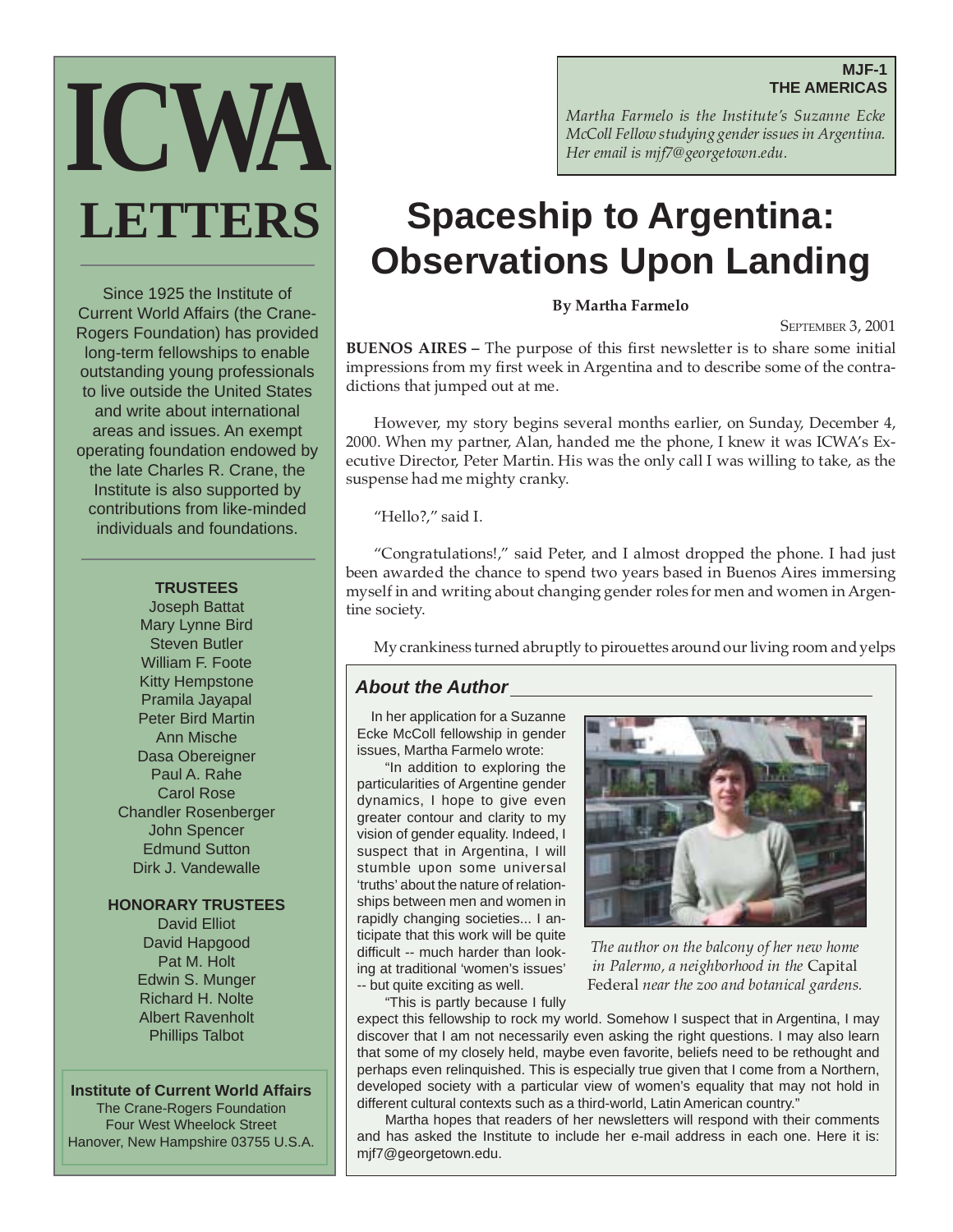of joy. I quickly realized the need to give our three-yearold son, Camilo, some information about what was going on, so I kneeled and looked into his bewildered, dark brown eyes. "Mommy is very excited because I just found out that I got a fellowship, and it is something I wanted very, very much, and worked very hard to get."

He paused, and then asked, "Is a fellowship like a spaceship, Mommy?"

Overwhelmed by the aptness of the analogy, I could only say, "Yes, sweetie, more than you could know."

A few months later, Camilo blurted out to Alan, "Mommy is going to drive the fellowship because it's her fellowship. And we need to get her a fellowship hat" (like a pilot's hat). At first blush, I thought this was clever, and true.

Upon greater reflection, I realized how immensely insightful this comment was. This fellowship is unique in its emphasis on the fellow's flexibility to mold his or her study questions throughout. And while Argentina is Alan's native country, it is my project that has brought us here and set the basic parameters for our time here. I was reminded of the day that Camilo and I took a bus to the zoo in Washington, and he expressed surprise that the driver was a woman. It appears children his age can

be quite tuned into who, in their literal minds, is in the driver's seat, and whether or not this violates prevailing gender roles.

I suspect that Camilo's observations will help me explore changing gender roles in Argentine society. Over the years, I've learned many things about empowering women, but have a world to learn about the changing relationships between men and women, what men think about gender equality, and how we socialize our sons. I also hope to learn more about what makes gender dynamics here uniquely Argentine. How do factors like the political legacy of Peronism or memories of four-digit inflation explain the particular contradictions and complexities of Argentine gender dynamics?

On Saturday, August 25, 2001, we took off for Argentina from Washington's National Airport wearing sweaters and lugging winter coats, despite a brutal sun and 90 percent humidity. I carried in my purse a key ring with not a key on it and an electronic address book with not a single entry for Buenos Aires. On the overnight flight from Atlanta I finally had the chance to write in my journal and reflect on the marathon of work that was those last few weeks before leaving.

I felt a thrill as I let it sink in that after years of grueling, non-stop effort and discipline, in one of our six gi-

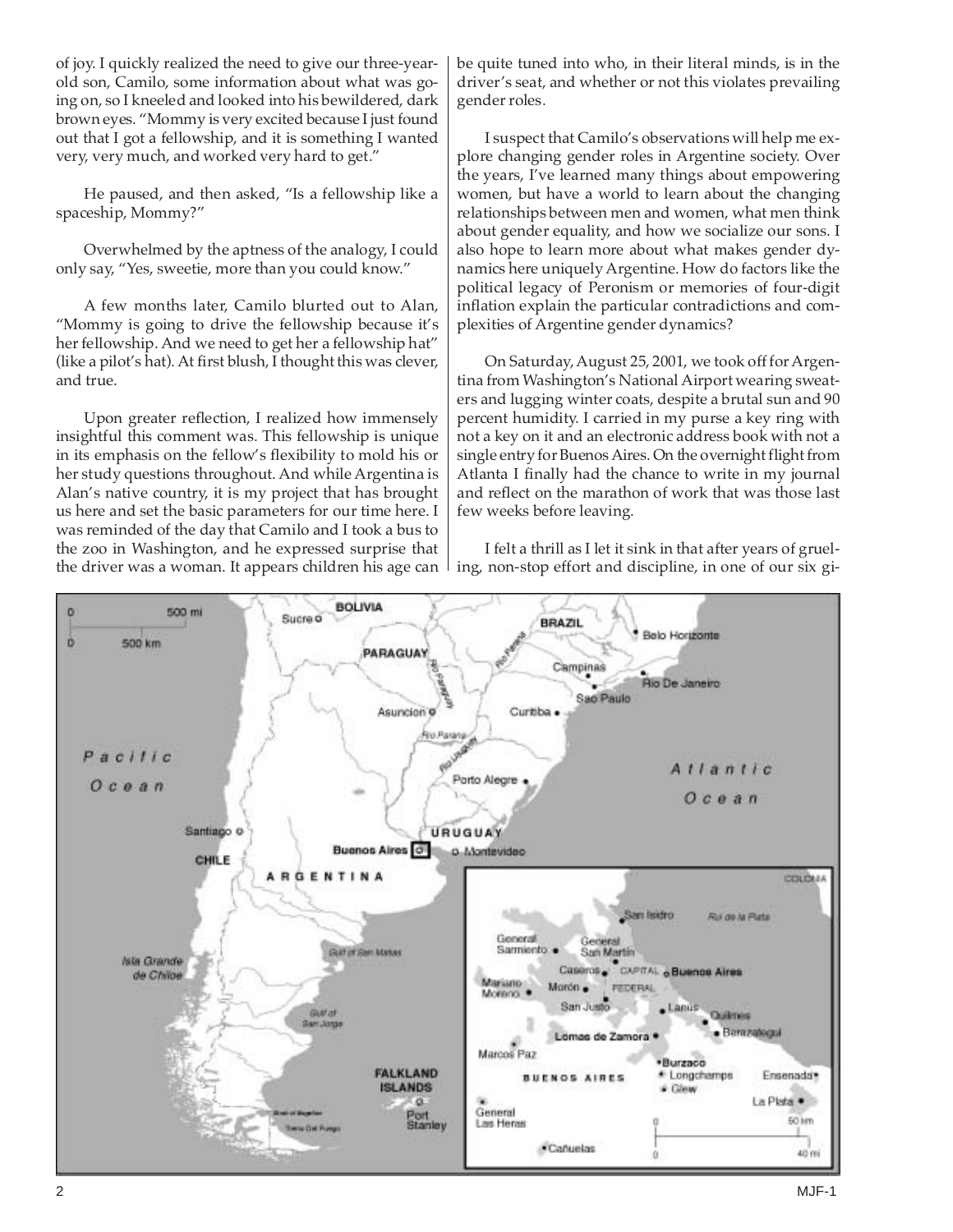gantic suitcases was Alan's diploma for his PhD in economics. He received it on Friday morning exactly eight days before we left—the same day I sold our little green Honda Civic, picked up the rental truck, and began to empty our apartment of meticulously stacked boxes and furniture. It was difficult to say goodbye to friends and especially to my parents, but at the same time I felt more than excitement: it just felt right. Although I've visited Argentina before, I have never stayed for long. I have a hunch that these two years in Argentina will make me feel whole in a number of different dimensions.

Shortly after dawn on Sunday, we watched the area outside Buenos Aires come into view, and the houses and cars get bigger and bigger. Camilo asked one last time why we were riding on a plane, not a fellowship. For some reason, I finally had the wherewithal to explain that a fellowship is the chance to live in a new place and write stories about it. He said "Hmm," and seemed satisfied. About ten min-

utes later, just when the wheels hit the runway at Ezeiza airport, he yelled out, "We're in Argentina! Thank goodness we made it!"

My sentiments exactly.

# **The Contradictions of Immigration: Comings and Goings**

As we approached the long lines at immigration, a silent young man in a dark uniform waved us over to the empty line reserved for diplomats, presumably because I was a woman pushing a stroller. At customs, for each traveler passing through, a woman perched on a stool pushes a button attached to a pillar that lights a square above. This light (supposedly) randomly turns green for "just a few questions" or red for "sorry, but we're going to open all your bags." When she saw me pushing Camilo, she skipped the button and waved me directly to a door to the airport interior. Given the surprise on her

face after I scooted on by, I deduced that she hadn't seen Alan pushing the huge cart with our enormous bags or realized he was with us.

Among the throng of faces outside customs was Alan's mother, Betty, father, Zeke, brother, Martín, and his girlfriend, Isa. We rode in two cars about 45 minutes to Burzaco, where Alan grew up, a quiet "town" of about 70,000 people, lots of barking dogs, piles of burning leaves, and an occasional crowing rooster. Burzaco is a half hour train ride from the city of Buenos Aires (*Capital Federal*, a federal district like Washington, DC). It forms part of the greater metropolitan area, located in the province of Buenos Aires, on the train line running south out of the capital. To Alan's eyes, Burzaco has changed little in the 17 years he lived in the U.S.

INSTITUTE OF CURRENT WORLD AFFAIRS 3 The weather was uncharacteristically warm for late

winter. We sat outside under eucalyptus trees towering higher than a two story building while Alan's father cooked an *asado*, a typical Argentine barbecue of sausages and meats and quintessential social gathering. About half the conversation was in English, since Alan's mother is from a long line of Anglo-Argentines (her maiden name was Elizabeth Shaw) and his father a lover of English and the United States.

It was a bittersweet reunion for the most unlikely reason. While we smelled the meat cooking slowly over the fire, we were joined by Alan's sister, Cristina, who was taking a flight out that very night to Australia, where she is relocating indefinitely. I harbor my own sadness about her leaving. Apart from an Argentine couple that is here for a few months, she was my one friend in Buenos Aires.

Unlike most Argentine émigrés, her motive is love,



*The arriving brother shares a few precious hours with his sister before her emigration to Australia, the very night we arrived.*

not finances. It wasn't until I spoke with her that afternoon that I realized that her leaving is all about gender roles, and how Argentine men and women conduct their intimate relationships—a key element of my fellowship topic. I had often wondered if Cristina would find a man in Argentina who would meet her (very healthy) emotional needs for connection. We talked a bit about her boyfriend's interests in biking and healthy foods. "But," she said, "what really has me in love with this guy is his willingness to work on a relationship."

# **The Contradictions of Language: Inclusion and Exclusion**

Actually, Cristina made that comment to me in Spanish. Most of the afternoon's conversation in Spanish left me exhausted from the effort to understand the ubiquitous Argentine slang. They even have a slang word for slang.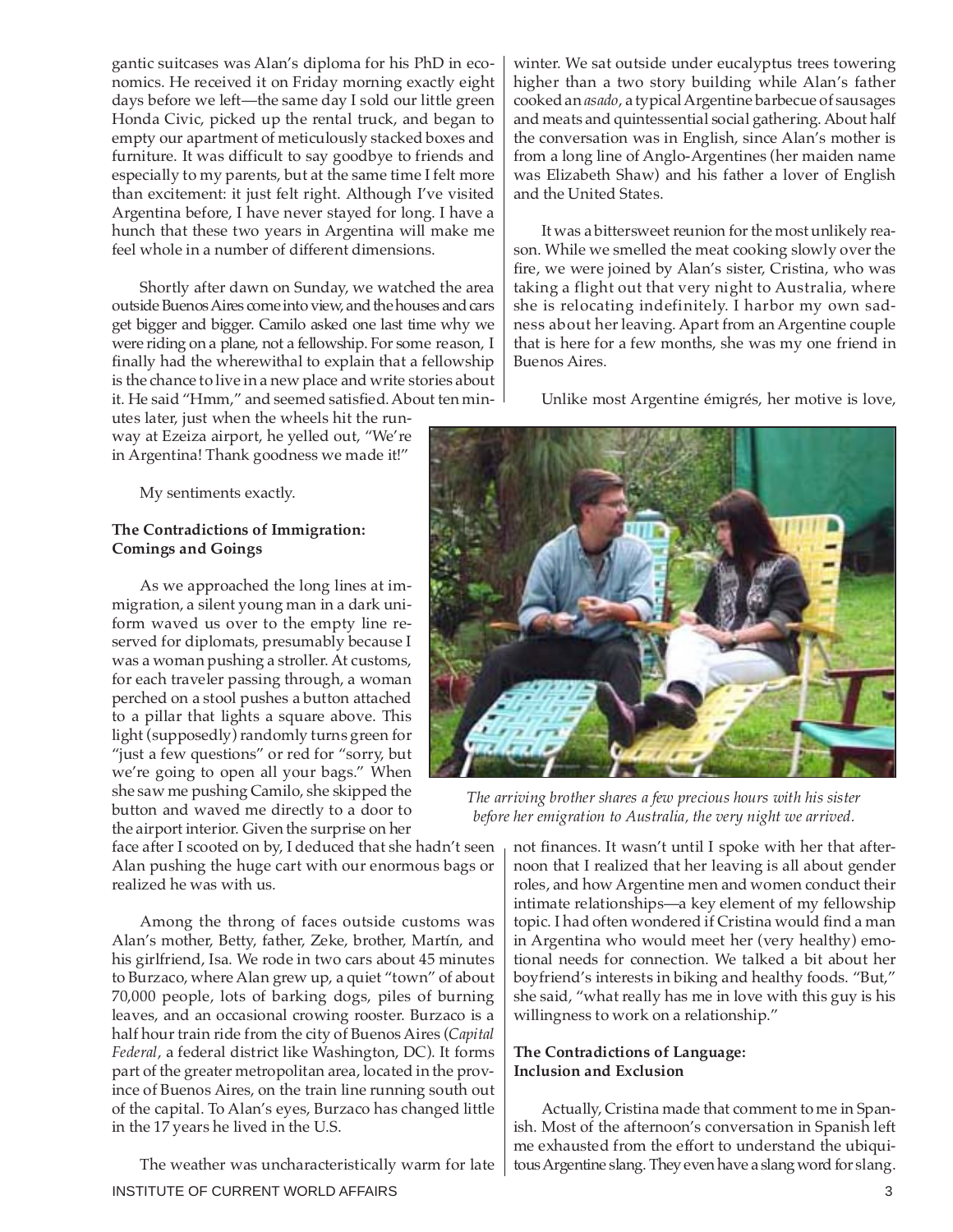*Lunfardo* is everywhere, and it's rich and expressive.

You don't just sleep (*dormir*), you might *apolillar*. If you feel like lazing around, you have *fiaca.* If you're in a huff, you're *mufado/a*. And one of my favorites: if you are untrustworthy, deceptive, or hypocritical, you're a *chanta*.

It seems like I need to learn another language. There are entire dictionaries of *lunfardo.*And beware if you think it is as simple as memorizing the vocabulary. Like the slang of Colombian street kids, *lunfardo* is often like piglatin, with syllables reversed or rearranged. For example, you might be invited to have a *feca* (*café*)*,* listen to a *gotan* (tango), or have a tryst in a *telo* (*hotel*), a pay-by-the-hour motel. It is hard to know if a word I don't recognize is new to me, or one I already know with the syllables reordered. *Lunfardo* also changes continually as new generations contribute new terms.

Political slang is so common that clearly, for the average Argentine, politics are important—as are puns, too. For example, someone who is bald is not just *calvo,* but in slang is *pelado* (peeled). Radio announcers often comment indirectly on *el dolape* (*pelado* with the syllables mixed up)—the reference being to Domingo Cavallo, Argentina's controversial finance minister. (When he served from 1991-1996 under Carlos Menem, he was credited for stabilizing the economy, though at the cost of profound social dislocation and high unemployment. Today he is making a desperate attempt to halt a three-year recession by securing massive bailouts from abroad and attempting to reduce the federal deficit to zero via significant cuts in social programs, social-security benefits, and government wages.) And a sticker on a car announced "*Nenem a Bordo,*" a play on "*nene a bordo*" (baby on board) that reversed the letters in Menem's name.

While I can appreciate its humor and cleverness, *lunfardo* sometimes feels like a secret language designed only to exclude non-Argentines. Alan, naturally, is delighted to be surrounded by a whole society of people who, quite literally, speak his language.

Trying to show off, I cursed by reversing the syllables

in *puta*, which literally means whore, but is used like "damn!" Thank goodness only Alan was around. It turns out that not any old word can be inverted, only certain ones, and you need to be part of the secret club to know which they are. However, I was later entirely redeemed by making a great pun in Spanish. While talking with Alan's brother Martín about how magnificent it is to sleep soundly on an overnight flight, I said, "but of course, *se pasa volando*"—it flies by!

# **The Contradictions of Economic Crisis: Hardship and Plenty**

My sister-in-law, Cristina, is only one of thousands of Argentines who are leaving the country, or trying to. Almost all of them are economic refugees. Before our departure, we had seen articles in the *Washington Post* and *New York Times* describing the desperate plight of middle class families living in shelters when their breadwinners lost their jobs and their extended families and friends could no longer sustain them.

We also saw articles that profiled a few of the hundreds of Argentines who line up to spend the night outside the Italian, Spanish, or U.S. embassies in the hope of getting a number that will let them in to solicit a visa. And a friend of ours who is a pediatrician for Arlington County, Virginia, reported seeing a small stream of recently arrived Argentine kids. Who would have thought the Spanish she learned to assist Central Americans and Mexicans would be used with families fleeing Argentina?

In this context, we've had mixed reactions to our move from Washington to Buenos Aires. The Anglo-Argentine woman in Washington who translated our documents for our visas wished us luck with a terrified look as if we were about to move to the South Pole. On the other hand, a lawyer who has refused to return to Argentina since her exile more than 20 years ago was delighted for us, and assured us that we would love it here. The gentle, 40-something man who sold us our refrigerator here could not understand why anyone would want to come to Argentina right now, even with a fellowship. As we drank coffee in her cluttered office, the



*The bearded character says, "Now, boys!" And the mariachis sing, "Oh, doctooor, please do not leeeave…" And in the last frame: "I don't know what else to do so that my therapist won't move to another country." (Pagina/12, August 30, 2001)*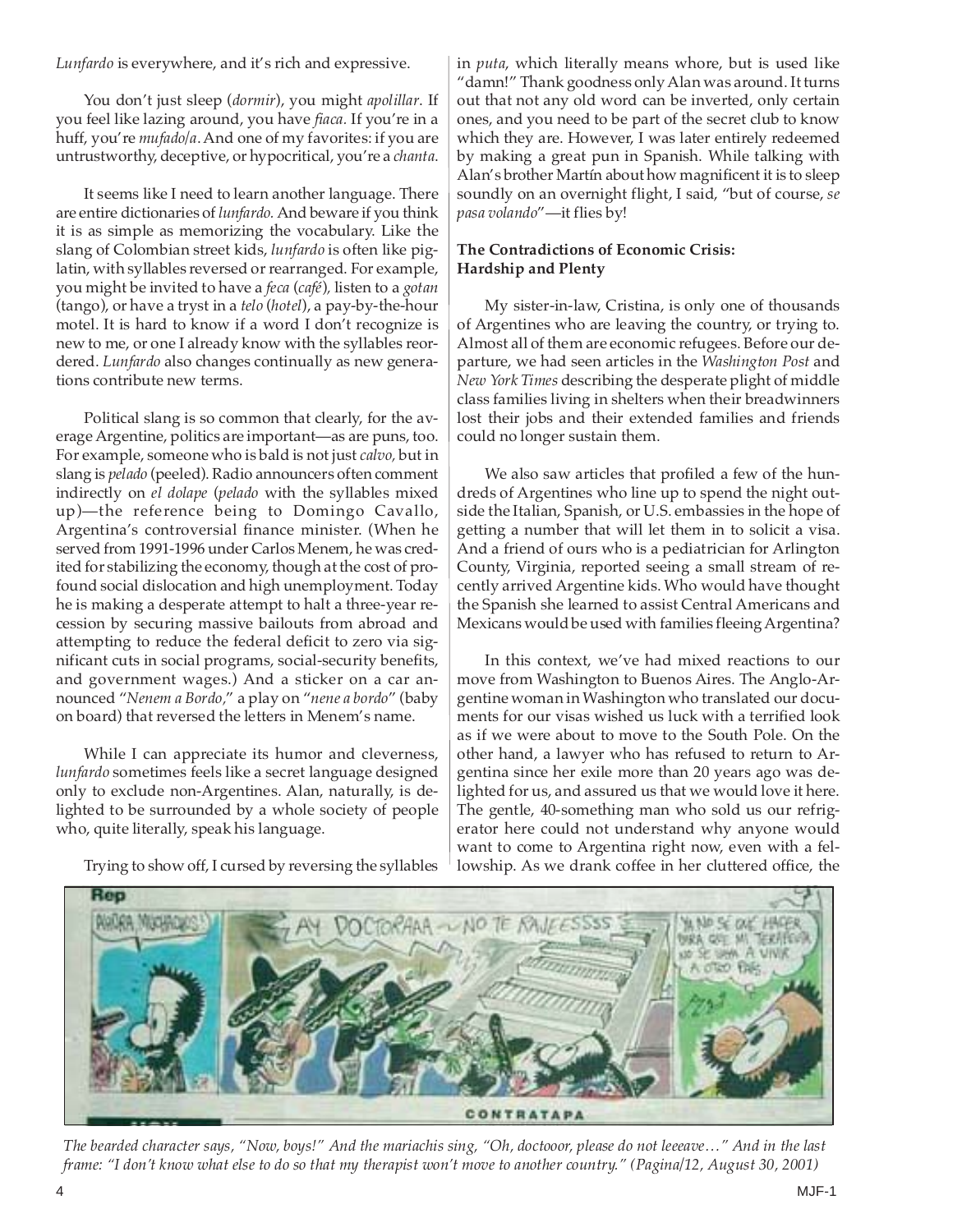

*This taxi stand around the corner from where we stayed in Burzaco advertised that it, too, accepts* patacones*, the bonds issued by the province of Buenos Aires.* Patacones *operate as a parallel currency to the Argentine peso, which is pegged to the dollar*.

director of one pre-school we visited seemed excited about our arrival. "Sometimes you get the feeling there aren't going to be many of us left, and we're going to be all alone," she said smiling, then looking down.

Inside Argentina, *Economía* is often the first and longest section of the newspaper. Topics include the recent increase in official unemployment to over 16 percent (up from 14.7 percent a year ago), assessments of the prevailing policy of pegging the Argentine peso to the dollar, daily analysis of the IMF and its plans for Argentina, and the country's risk index for foreign investors. From the conversations I've had and overheard, my impression is that even poorly educated Argentines have a far better handle on economic concepts and terminology than most North Americans who at some time studied economics at a university.

There are many signs of the crisis I came prepared to see — but haven't in my short stay so far: lines for soup kitchens, inordinate numbers of people begging, a generalized feeling of gloom. On the other hand, there are signs you can't miss. I've seen long lines of people that wind around the block that I deduce to be for a job opening. The reason: they are always all men or all women. I am surprised to see so many female security guards and waiters in cafés, two jobs I believed went only to men in Argentina. One day at lunchtime I asked a young, female waiter about her job. She told me that cafés are hiring more and more women because they accept lower pay, male waiters can no longer sustain a family, and that, in general there are more jobs for women than for men.

INSTITUTE OF CURRENT WORLD AFFAIRS **5** Meanwhile, the federal government is broke, which directly affects services, and peoples' lives. Like airports,

many highways and the mail, the issuing of passports is privatized. When I saw a headline declaring that their issuance had been suspended, I assumed this was about politics, not economics. So I read on, only to learn that the government owes millions to the company that provides the raw materials for passports (coincidentally, a former U.S. ambassador to Argentina owns a significant share of the company in question). The province of Buenos Aires is also broke, and made international news by issuing bonds called *patacones* to cover its expenses — essentially printing its own money.

All over the city signs announce, "We accept *patacones*," some elaborately produced, some sketched out by hand on a thin sheet of paper. McDonalds gets a prize not just for being among the first to accept *patacones*, but for their marketing of it: if you pay with bonds, you can get a bargain Patacombo: two

cheeseburgers, fries and a medium coke.

And in case the *patacones* didn't make the crisis evident, there were the two Spanish women clutching large, brightly striped, nylon bags who joined me in the elevator of a Buenos Aires apartment building. They said hello to each other, kissed on the cheek, and one asked the other, "How are you?" "Fine," was the reply, then, head shaking, "but what can I say? If I tell you the truth, it's too long a story. We're all hanging in there, just doing the best we can." They were both going shopping, and began to talk about all the places they don't go anymore. "I just can't stand it. There's no one there. No one has any money to spend."

I was flabbergasted, then, when I got my first glimpse inside the brightly lit Jumbo in Lomas de Zamora (another suburb on the southern side), one of the many mega-stores that have appeared in Buenos Aires in recent years. Jumbo contains both an enormous grocery store and a massive Target- or Walmart-like selection of clothes and household goods. Just down a short hallway is the entrance to Easy, another mega-store very similar to Home Depot, which can also be found in Buenos Aires. In both, prices are quite reasonable, particularly for Argentine goods.

More than at any other moment since we arrived, I experienced a perverse culture shock. Simply put, I felt I had been transported back to the United States. Furthermore, the place was jammed to the gills. It seemed that people were elbowing each other to get through the aisles, and had trouble navigating their shopping carts through the throngs of people. In the adjoining shopping mall, the wide hallways were filled with people as well. These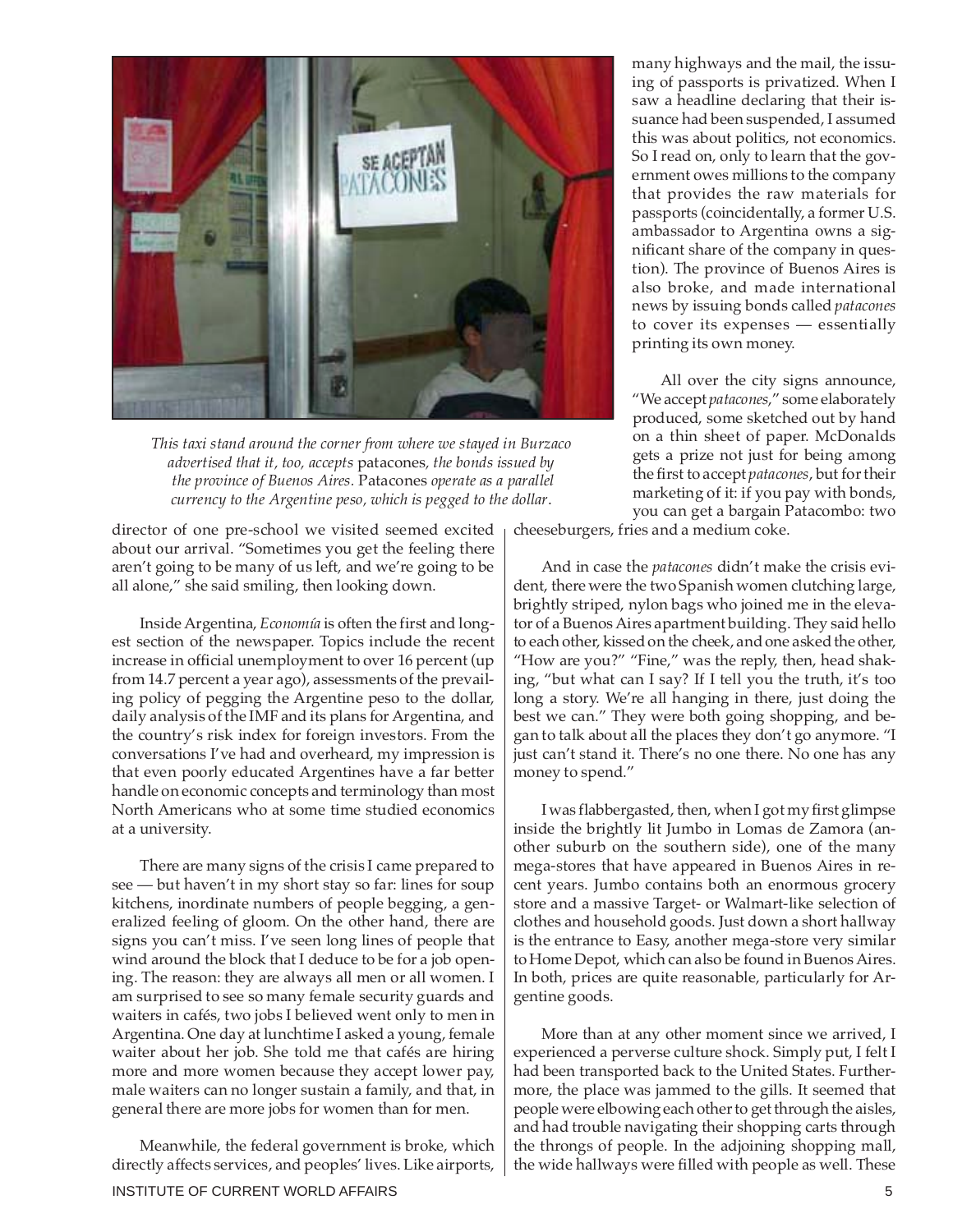scenes seemed to belie any possible loss of buying power.

Later, we realized that it was the first weekend of the month, so most families had just received their monthly paychecks. We also noticed surprise at the checkout counter when we paid for our iron and computer supplies in a single payment, without financing.

Granted, the levels of poverty are considerably worse in the "interior," outside of Buenos Aires. But even in the city, the most human side of the crisis I've seen so far is the street children. Alan was astonished to see children coming into a café or restaurant begging for money at our table. We've also seen kids asking for money or food in the subways and trains, and on the street. We saw a child not more than six or seven in a tattered red sweater, sitting on a piece of cardboard, breathing the fumes from the buses just a few blocks from the Casa Rosada,



*The Jumbo mega-store in Lomas de Zamora, a southern suburb of Buenos Aires, has more than 40 check out counters. On the weekends, it is jammed to the gills.*

the Executive offices. This child was slowly squeezing a small *bandoneón*, the accordion-like instrument whose swooning, melancholic melodies are the hallmark of the tango.

Meanwhile, "*los niños de la calle*" (street children) are a new household word. People are debating the wisdom and constitutionality of an order issued by the police chief to all officers of the province of Buenos Aires to organize a continuous operation to detain any child they see loitering or asking for money. And new programs are being announced to help street children. I read in the major daily *Clarín* on August 30 that, according to the government, 42 percent of children in Argentina under age 14 live in poverty. In the Buenos Aires metropolitan area, that's four million children living in poverty, one million of whom are indigent.

# **The Contradictions of Appearance: Images of Women and Men**

Like other newspapers, that *Clarín* was pricey. At about \$1.20 a pop on a weekday, for people struggling to make ends meet, they are simply inaccessible. For those who do buy them, right after the section on *Economía* they'll find *Política*, much of which is dedicated to the politics of the economic crisis and to the upcoming midterm elections in October.

At first glance, I was impressed by the number of women in positions of power. I saw a huge tribute to Ernestina Herrera de Noble, the director of *Clarín*. Photos and caricatures of Patricia Bullrich, the Labor Minister, are all over the papers due to her conflicts with both unions and the *piqueteros*, large groups of mostly working-class, now unemployed Argentines who have

> become political players through their well-organized protests. This section is also dominated by reporting on Elisa Carrió, dubbed "the hurricane." Carrió is a lawyer and dissident Radical party congresswoman from the province of Chaco who is courageously and effectively investigating a web of government corruption cases. These cases involve money-laundering by high-level officials of the Menem administration, and are related in part to bribes of government officials by foreign and domestic businesses. A prominent federal judge investigating both corruption and a number of prominent human-rights cases is also a woman, María Servini de Cubría.

> Carrió has also made news by creating a new party, *Alternativa para una República de Iguales* (Alternative for a Republic of Equals, ARI). She repeatedly appears in photos next to candidates she has attracted from each of the major parties, many of whom are women. Common

wisdom says her group will get many votes from former supporters of the governing coalition called *La Alianza,* a tattered alliance of the centrist Radical party and the progressive FREPASO coalition. Carrió has prohibited ARI candidates from receiving funds from businesses, which are, as in the U.S., a major source of campaign funding. Whatever one's opinion of her, she comes across as one of the most influential political forces in Argentine politics right now.

In contrast to such images, a photo of Soledad Silveyra, one of several television actresses running for Congress in October, showed her with a huge, silly smile, wearing a very short, hot-pink miniskirt and tight, skimpy lavender top. Although a law requiring that women comprise 30 percent of electable candidates will apply to the Senate for the first time in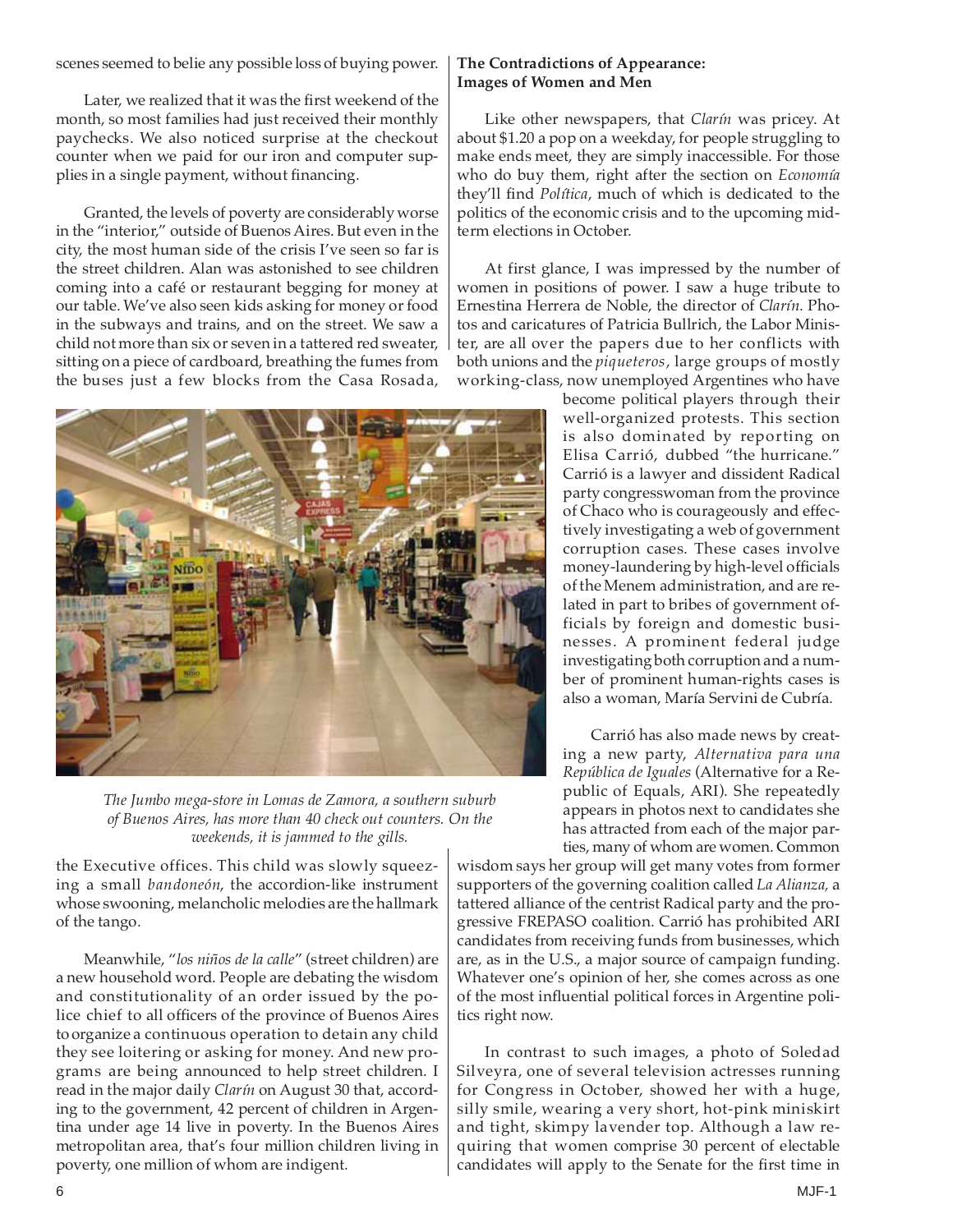

*Along every other block Camilo points out, "Look Mommy, a buttski!" Those are clothespins clutching her skin. The ad reads: "Cellulitis: Are you ready for results in just one month?"*

October (it has applied to the lower house since 1993), I've seen it mentioned only once in passing in a supplement for women. And in a weekly supplement to one of the major dailies on "women and men in history," the ratio of men to women was 30 to four.

When one looks up from the newspaper, most of the  $\perp$ 

images of women are anything but empowering. After one short week of riding the subway, I am entirely sick of the huge pictures of Susana Giménez, a fairly attractive actress with super-dyed long, blonde hair and serious cleavage. She looks about 30 or 40, but someone whose mother went to school with her told me she was at least 60. And an ad asking, "Who said that a beautiful woman can't be intelligent?" markets permanent hair removal, laser antiwrinkle treatments and chemical skin peelings.

Even worse are the ubiquitous ads for products to eliminate cellulite. All over the city's bus stops, pharmacies and newspapers are pictures of perfect naked women's butts. It's strange, since a remarkable number of places

specialize in healthy products such as natural foods, yoga classes and massage.

Several years ago, I realized that reading magazines like Cosmopolitan caused me to feel ugly and that I should take immediate action to improve my body, face and hair—things I don't feel when I don't read such maga-

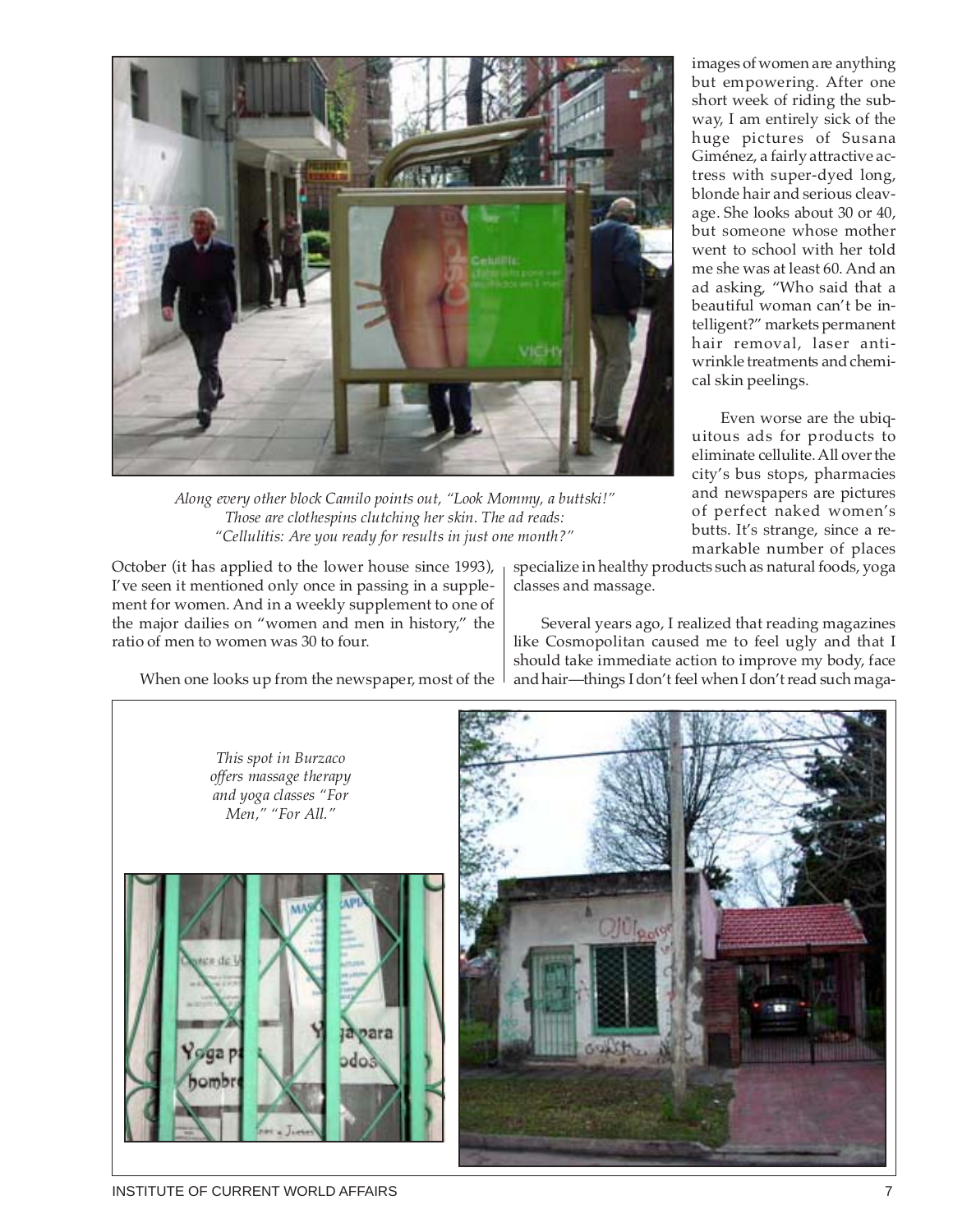zines. As a result, I've boycotted them ever since. Being in Buenos Aires, though, is a bit like reading Cosmo. I notice this especially about hair. The vast majority of women under 50 or so wear their hair well down their backs, often one length, sometimes dyed. In a week of seeing hundreds if not thousands of women, I've seen only a few dozen with hair above their shoulders. It makes me want to yank on my just-below-ear-length bob until it at least reaches my shoulders. I mistakenly jumped to the conclusion that singer María Martha Serra Lima, who has very short white hair and just lost 30 pounds, must have cancer.

On the other hand, I feel fine in my clothes. Before arriving, I was told over and over that Argentine men and women dress to the nines, and was prepared to feel dowdy on a daily basis. However, the flip side of Argentine style is the prevalence of informality. While Argentines dressed for business or to go out at night may be picture-perfect, the vast majority of people I've seen in and out of the city are dressed casually and even sloppily in jeans, sweaters and shoes or sneakers. This seems due in part to the economic crisis, since most Argentines can no longer afford to be brand conscious.

This is also partly, though not entirely, an issue of class. And speaking of class, I confess that before arriving, I harbored some fear that I would dislike the majority of *porteños,* (residents of Buenos Aires, a port). Argentines have a fierce reputation for being arrogant and annoying, and many that I have seen in the U.S. have been snobby and irritating—especially the women. Fortunately, after one short week here, I've concluded that it is only upper-crust Argentines that tend to fulfill the stereotype, and, of course, not all do.

And the images of men? So far, they seem pretty unremarkable—except for a picture of actor Hugh Grant that caught Alan's eye. In the life-sized ad for Miramax's *Diary of Bridget Jones* at a theater downtown, actress Renée Zellweger is standing with her back to the camera flanked by Grant and Colin Firth, and Grant is squeezing her butt with his palm. This is unlike ads in Washington that simply show the three of their faces facing forward, with any innuendo implicit in their expressions. Is it really still appealing to women to see a movie about a woman who's getting pinched in the rear end? This ad says yes, at least if the pincher is Hugh Grant. Or perhaps the presumption is that more men than women go to the movies, or decide what movie to see.

On the other hand, a couple of books I've seen at kiosks inside the subway stations would indicate that Argentines are thinking about, and maybe even re-thinking, gender issues. One of them is *Busco al hombre de mi vida, marido ya tuve* (Looking for the Man of My Life: I've Already Had a Husband), which is billed as conveying what women are looking for in their intimate relationships with men. Others address the changing experiences of men today, and are billed as guides for women who want to understand the "opposite" sex.

# **The Contradictions of Personal Security: Danger and Safety**

As a woman, I am usually keenly aware of my personal security on the streets. In Buenos Aires, both women and men pay careful attention to security. Alan and I were cautioned not to take a laptop to a café for fear of it being stolen upon leaving. We have been told not to take regular taxis but only radio-taxis, the kind you can request by phone. When we left Cristina's apartment after picking up some things, Alan's mother confused me by talking nonsense about how soon she'll be back, until I realized that it was for the benefit of the guys painting her hallway. A group of 53 professors offer continuing- education courses on how to behave if kidnapped by delinquents. As we looked at apartments, we found that most of the intercoms from the front entrance no longer buzz people in—you have to go all the way downstairs to open the door.

On the other hand, women and men seem to walk with their purses and backpacks well exposed with little fear of theft. And Alan's mother's stories of children being kidnapped or the guy that tried to insinuate his way into her home by claiming to owe a debt to her son were not new. So, I thought, how bad can it be?

It was in this context of mixed messages that one day Alan rather casually cautioned me to keep a special eye on Camilo at a playground along 9 de Julio, billed as the world's widest avenue, because people might hear him speaking English. To my surprise, I responded with lowgrade panic. It's one thing to clutch your purse. It is impossible to clutch a playing child. In the space of about a minute, my mind raced bizarrely: if someone snatched him, I would die. And if I couldn't find him, I thought, I'd rather know he were dead. I couldn't bear the uncertainty of where he might be or what he might be suffering. Immediately I thought of friends whose loved ones had disappeared here and in Guatemala, and their agony of never learning their whereabouts or even having the closure of confirming their deaths.

Within a few moments I recognized my thoughts as irrational, and I worked to calm myself down. Just then, I heard a series of explosions, first in the distance, then suddenly loud and close. Camilo was terrified and I was confused, but I took my cue from the smiling old guy pushing his little granddaughter on the swing. Finally I asked. "It's just the strikers," he said, and I remembered that the two, huge Peronist labor confederations were joining forces for a massive protest against the government's policy of prioritizing fiscal austerity for the payment of foreign debt. I told Camilo that they were workers who were trying to get attention so that people would listen to something they had to say. A taxi driver told him that they were just stupid people that scare away the birds and pollute the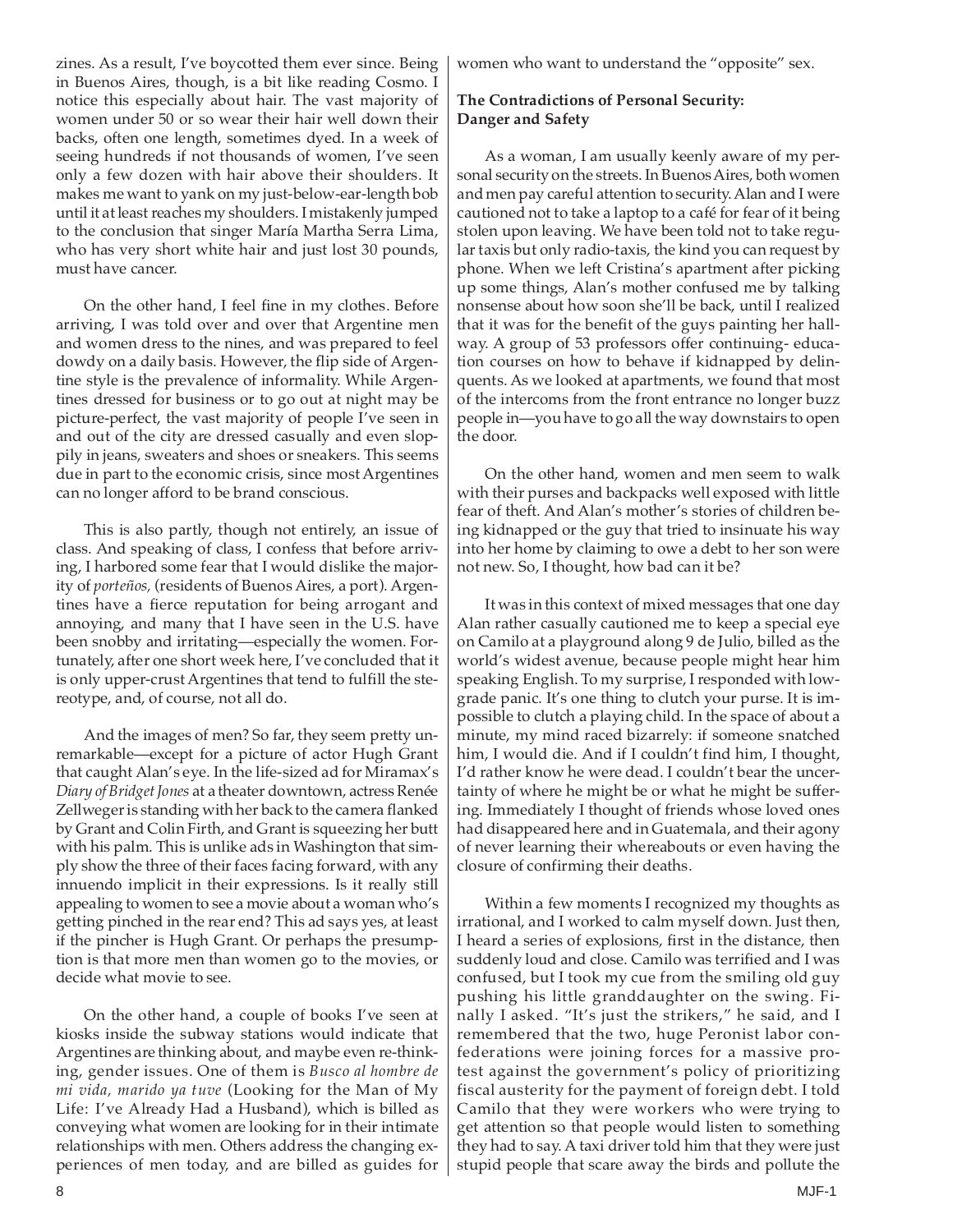

*Camilo and Zeke met for the first time the day we arrived. They got acquainted as Granddad taught his grandson how to use the tools to make an* asado.

environment. He liked the latter explanation better.

In the end, Alan's brother Martín won me over with his common sense. "Look," he told me on the phone one night, "things can happen anywhere. You should be alert at all times. I am careful, but I have not changed my overall life style."

Finally, I remembered a story told by a friend from London when she told her friends she was moving to Washington, DC. "Are you crazy?" they asked. "You're moving to the murder capital of the world."

## **And finally, the Contradictions of Relationships to Family**

Before leaving Washington, Alan and I imagined we would spend only a day or two in Burzaco, and then stay in Cristina's apartment "in town" until moving into one of our own. I was vaguely worried about how we'd get everything done with Camilo around, but mostly concerned about offending Alan's parents by not staying with them.

Ha! We could never have gotten through this week without them, and plan to stay on at least another. Camilo is delighted to spend time with his Granny and Granddad, and on our second day here, practically pushed us out the door when we went off to apartmenthunt. On top of providing much needed child care, Alan's mother has fed us, done our laundry, and otherwise freed up our time each day so that we could find a place to live, look for a pre-school, and take care of a host of other details that needed attending. In addition, Betty and Zeke

INSTITUTE OF CURRENT WORLD AFFAIRS 9

are veritable history books, *lunfardo* dictionaries, converters of temperature from Celsius to Fahrenheit and almanacs of other useful information.

I think it was important for Camilo to get to know his grandparents. I got to know them better, too, especially Alan's father, whom I had not seen for more than six years. One night as we had tea he told us stories of his father's childhood. He recounted that his father was left alone as young as six to cook stew for dinner over a wood fire and wait up all hours for his stepfather. He struggled to contain the emotion while describing his father as a youngster sitting alone at the table staring at a candle, and his later religious conversion as a young man. I admired his courage and his willingness to let me witness his feelings. And I appreciated the depth of his faith as I had not before.

Earlier, over supper, while Camilo was still with us at their round, mesquite wood table, out of the blue he said, "Hey, you guys!" And then quietly, "I like it here."

In fact, once again, my sentiments exactly.

## **September 17, 2001**

#### **Post script:**

On September 11, the 28<sup>th</sup> anniversary of Pinochet's coup in Chile, Alan and I had a succulent ham and olive pizza for lunch in a *café-pizzería* in Palermo, our new neighborhood. Next to our table, Camilo was building a tower of legos in the play area (a take-off on McDonalds),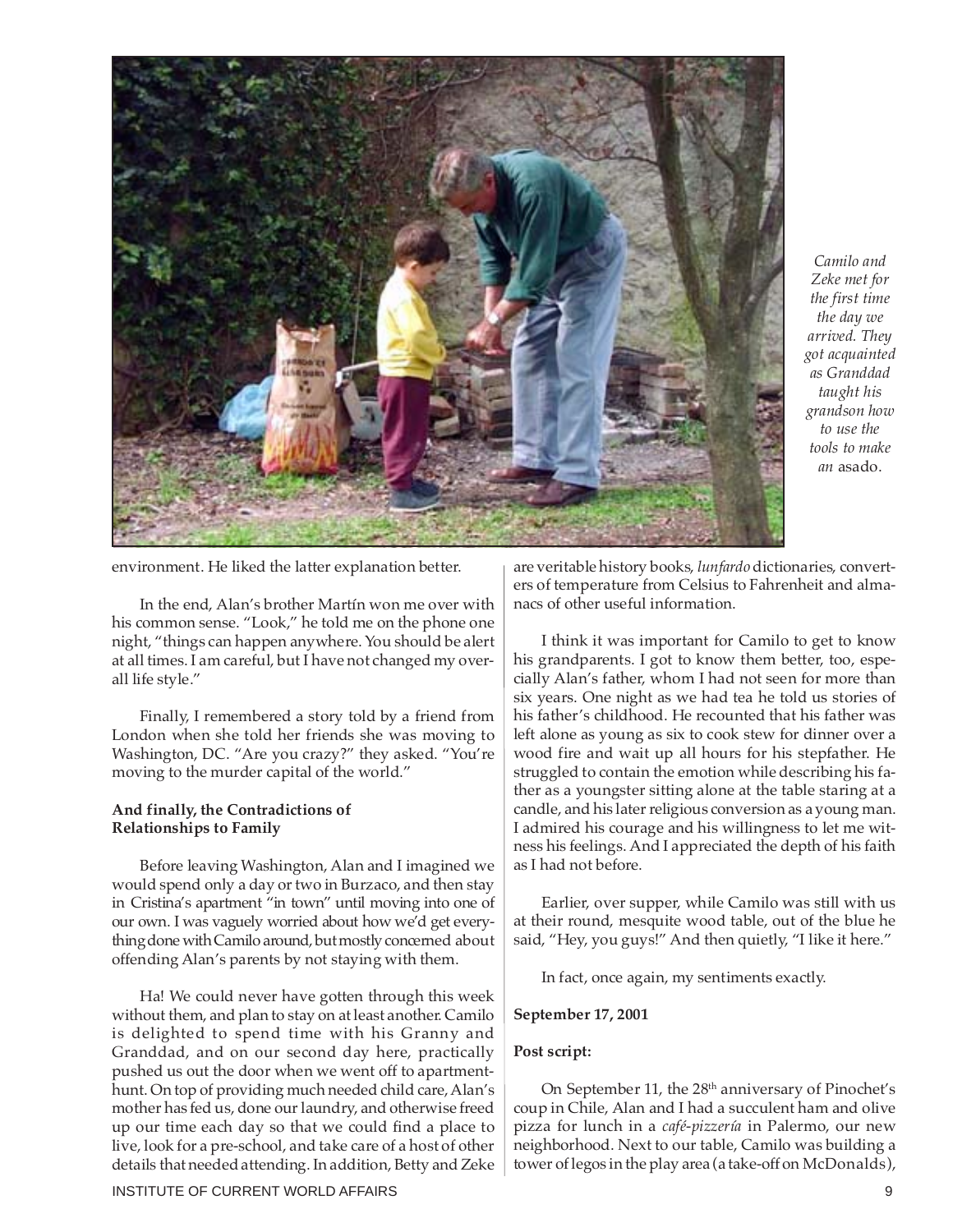

*Part of the Buenos Aires skyline as seen from the Río de la Plata.*

supervised by a young woman training to be a kindergarten teacher. Florencia asked me if I had heard any more news about what had happened in the U.S. When she realized I had no knowledge of the events, she was reluctant to have me hear the news from a stranger, but I begged her to clue me in. When she did, for a few seconds, I thought, "It's possible." But, unprepared to accept that her news was fact, I finished my lunch thinking, "Aw, come on. Argentines are really gullible."

We didn't rush home. When we did arrive, I turned on the radio and heard a commentator wonder something like, "How much longer did the U.S. government think it could operate in the world the way it does without serious repercussions?" Later that afternoon, our cable TV was hooked up, and we saw the gruesome images. The young guy that climbed out our tenth floor windows to hook up the cable told me, "We may have a lot of serious problems in Argentina, but I prefer to live here than there. Just look. At least here we're alive." I agreed, though later I asked myself: had he forgotten that 30,000 Argentines were systematically tortured, killed, and disappeared just 25 years ago?

conversations I've overheard, many can't help feeling that the U.S., "the bully who always gets his way," is now "getting a taste of his own medicine." At the same time, to me personally, people have continuously expressed horror, sympathy, and worry about the future. The coverage in the press expresses similar sentiments, though the range of opinions is much wider than in the U.S. Here the political spectrum includes a generally well-respected range of leftist parties, activists, and commentators. There is even a well-read leftist daily newspaper, *Página/12,* whose founder, Jorge Lanata, is a household word. Reaction to the attacks has been consistent: pure condemnation. However, the opinions about why they occurred and what type of U.S. and Argentine response is appropriate vary widely.

A public-opinion poll in the city and province of Buenos Aires published in *Página/12* on September 15 revealed that 85 percent of Argentines agree that the attacks represent a great catastrophe for which there is no justification. I was intrigued that the remaining 15 percent disagree. Sixty-one percent of those polled believe the attacks were a consequence of U.S. foreign policy, and 57 percent agree that the attacks were predictable given the world's current economic configuration. Furthermore,

Argentines are following the events closely. From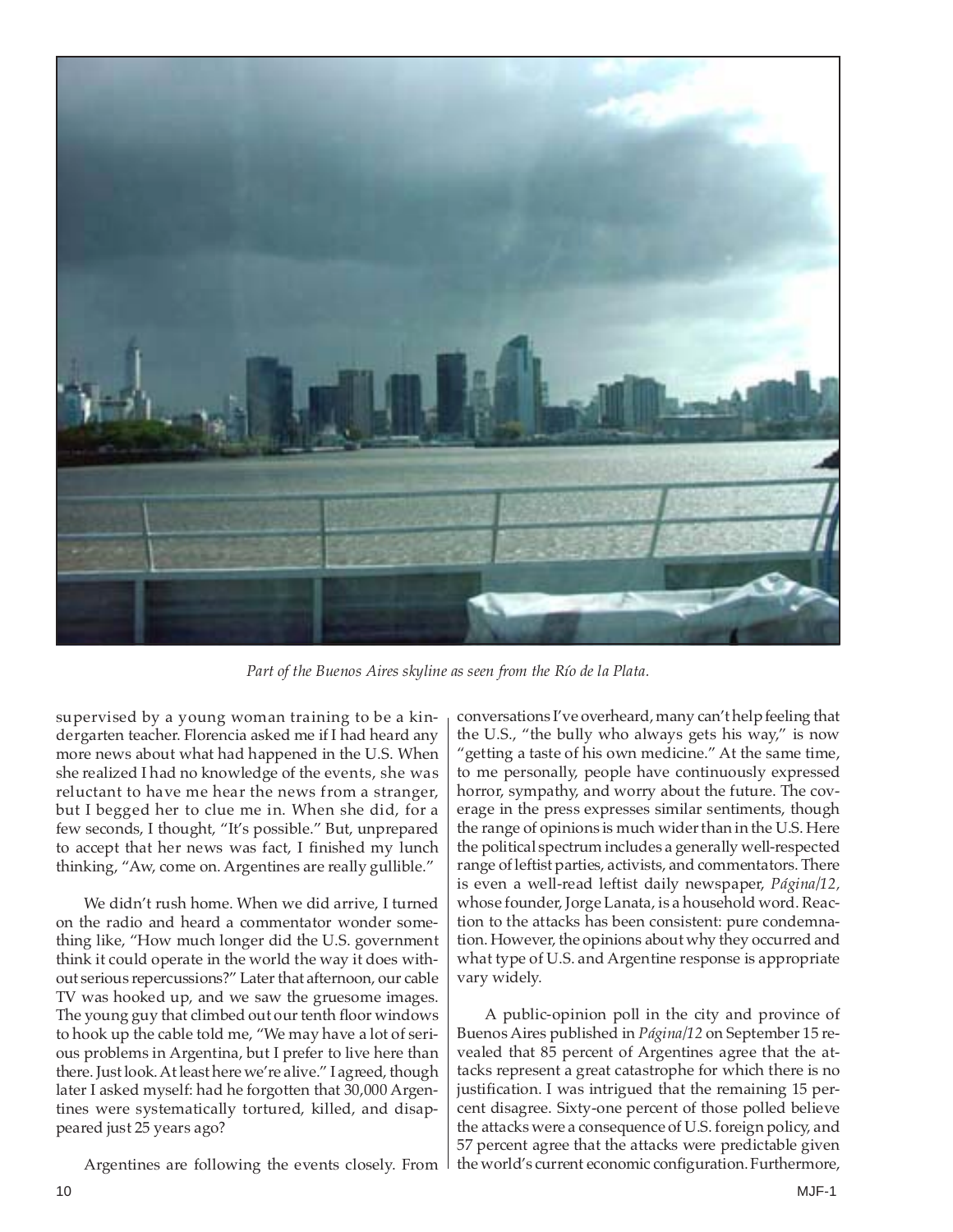75 percent of Argentines reject President de la Rua's pledge to participate in whatever U.S. military response takes place. Apparently Argentines are loath to take on another military intervention like Argentina's participation alongside the U.S. in the Gulf War. (I confessed I wondered: where would they get the funds?)

Finances aside, this rejection is likely related to the fact that 65 percent of those polled feel that it is likely or very likely that there will be another terrorist attack within Argentina. In 1992, 29 people were killed and at least 250 injured when the Israeli embassy in Buenos Aires was destroyed by a car bomb. Then in 1994, a suicide bomber destroyed the AMIA (*Asociación Mutual Israelita Argentina*), Buenos Aires' Jewish Community Center, leaving 86 dead and 300 injured. No one has been brought to justice for these attacks, though Buenos Aires policemen accused of collaboration in the AMIA bombing are scheduled to stand trial beginning next Monday.

My Argentine friend Marcela told me she feels concern for people in the U.S. because of our tendency to feel that we are safe, and immune from such events. "People in countries like Argentina, we're used to chaos and uncertainty, and to feeling that anything can happen at anytime. But in the U.S., people don't have that awareness. It must make things even worse. It is a terrible shock for you all."

Frankly, it has been a relief to be far from Washington, though we long to be face to face with friends and family as we all try to process what has happened. Meanwhile, I appreciate the sympathy expressed by people I'm getting to know, and by perfect strangers. The warmth and concern of these individuals has been a welcome balm in the last six days. ❏